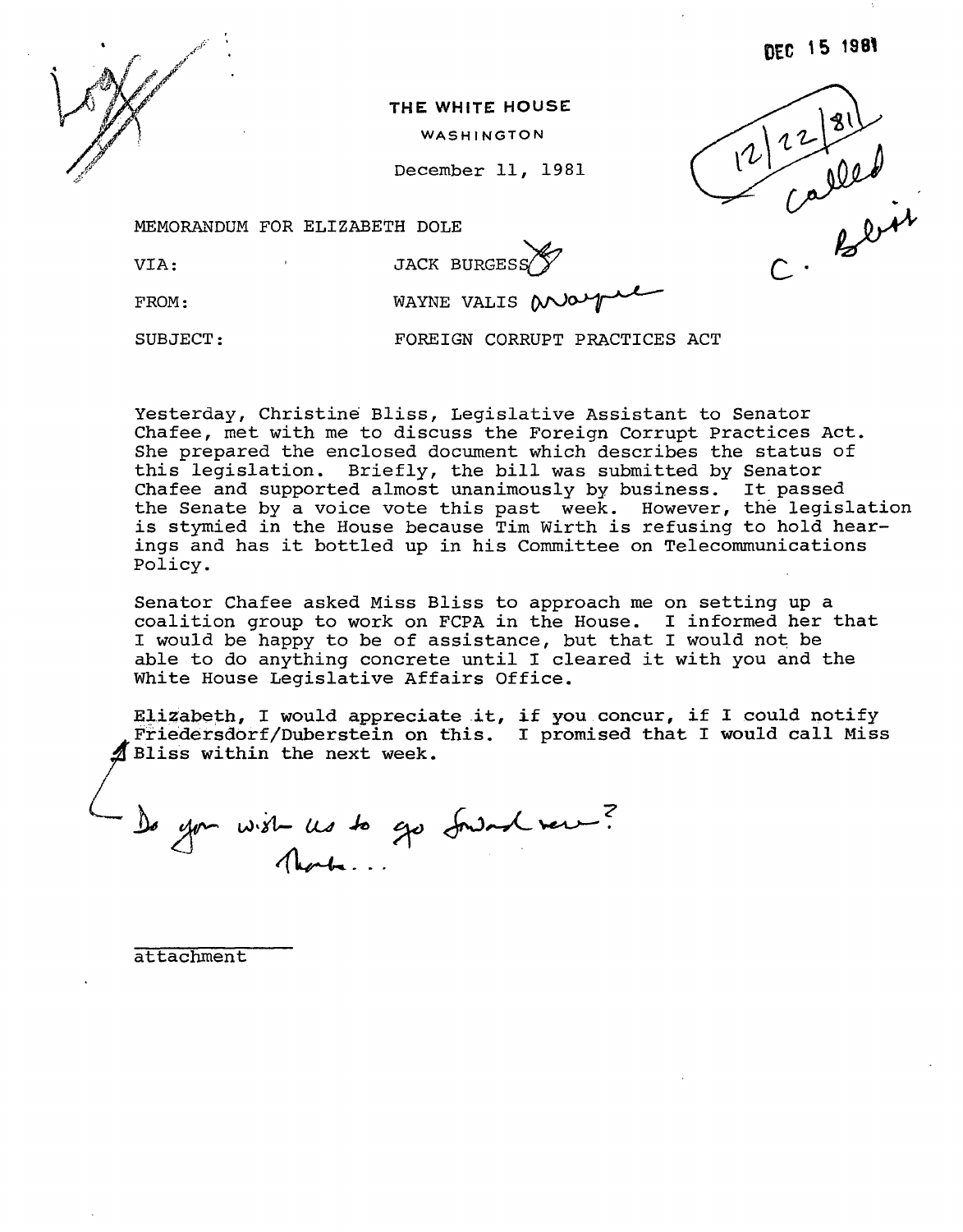#### AND RECORDS SIMPLIFICATION ACT

 $\overline{\phantom{a}}$ 

## I. BACKGROUND

The Foreign Corrupt Practices Act was passed unanimously by both Houses in December of 1977. It was enacted as a result of an investigation by the Securities and Exchange Commission which revealed questionable and in some cases illegal foreign payments by over 450 U.S. companies to foreign officials to secure export business. The disclosures, in at least two notable instances in Japan and The Netherlands, contributed to the downfall of the governments in those countries due to the involvement of government officials in illegal payments by U.S. companies.

The Act contains two parts: accounting requirements and antibribery provisions. The accounting section requires issuers to keep accurate books and records and to establish internal accounting control systems to prevent the establishment of off-the-books slush funds. The accounting provisions are part of the Securities Act of 1934. are enforced by the SEC and impose civil and criminal penalties. The antibribery provisions prohibit U.S. companies from making payments<br>to foreign officials for the purpose of securing business. Because many of the illegal payments disclosed were made by foreign sales representatives of U.S. companies, the Act includes a provision which holds a company or its officers liable if they know or have reason to know that the representative has paid a bribe. The antibribery provisions impose civil and criminal penalties and are enforced by the Justice Department except for the prosecution of a civil action against an issuer.

# ·11. NEED FOR AMENDMENT OF THE FCPA

The implementation of the Act has created a number of problems. The Act contains a number of ambiguities and· poses considerable and unnecessary burdens on U.S. companies who are required to comply with the law. For example, the accounting provisions contain no clear demarcation of liability and instead impose a vague "reasonableness" standard. Additionally, there is no guidance as to the extent of a parent corporation's liability for the acts of its foreign subsidiary. The antibribery provisions also contain ambiguities. The "reason to know" standard which governs the liability of companies or their officers for the acts of agents is unclear and far harsher than the standard under domestic bribery law. Although Congress intended to exclude "grease payments" from the Act, this exemption is not made explicit in the Act.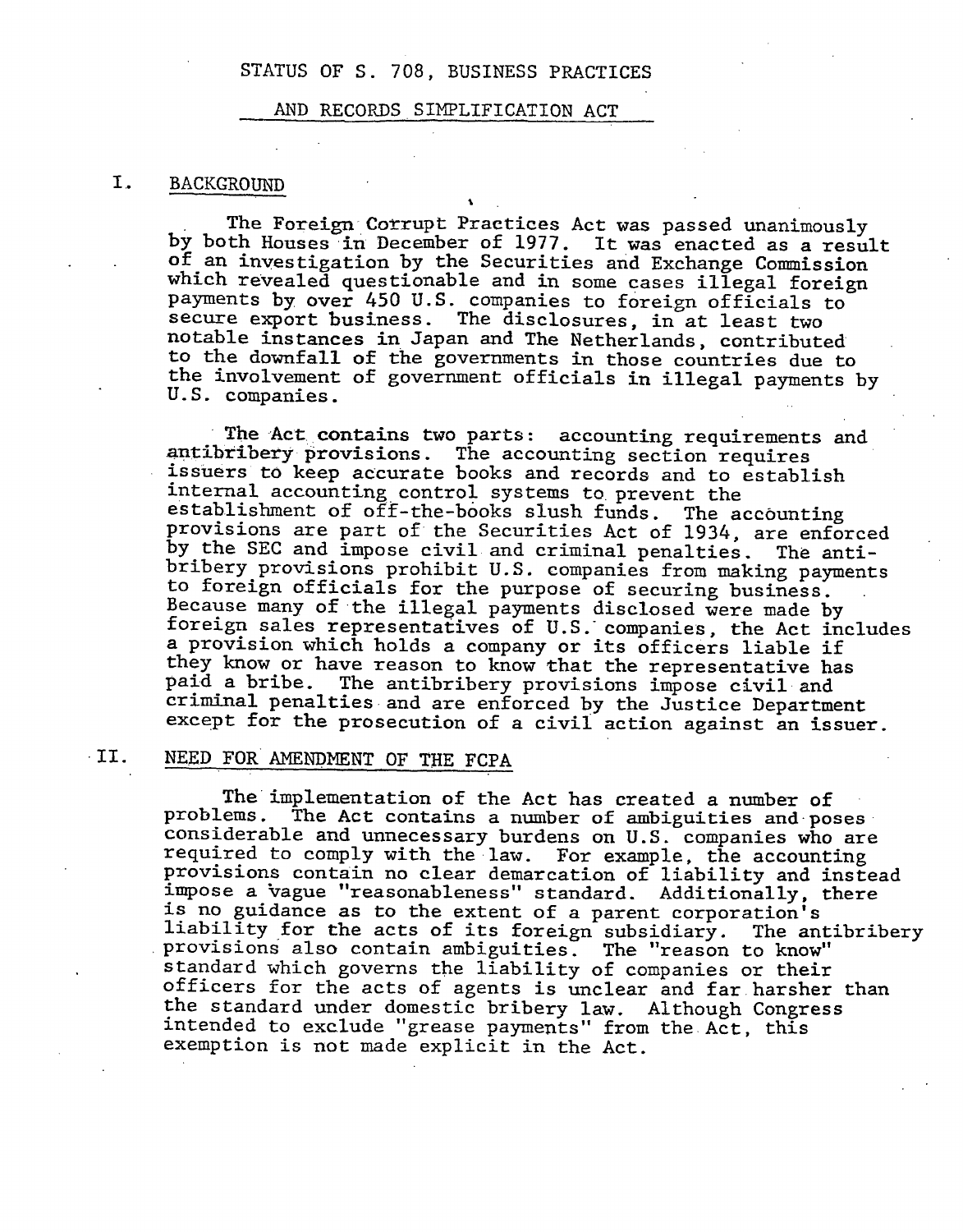The ambiguities in the Act in addition to the unwillingness of the Justice Department to issue meaningful compliance guidelines, have had a chilling effect on U.S. exports. One group, the Emergency Committee for American Trade, which represents over 650 major u.s. corporations surveyed its members as to 'the effect of the Act and found that its members said that the ambiguities in the Act were a major contributing factor in the loss of \$20 billion in export business in the last year.

#### III. PROVISIONS OF S. 708

Senator Chafee introduced S. 708 on March 12, 1981, in an effort to eliminate the ambiguities in the current Act. companion bill, H.R. 2530, was introduced in the House by Congressman Rinaldo on the same day. The bill was referred to the Senate Banking Committee. The Securities Subcommittee arid the International Finance and Monetary Policy Subcommittee held five days of joint hearings on the bill. The bill was reported out of Committee by a. bipartisan vote of 11 to 4. The bill has been referred to the Telecommunications Subcommittee.of the House Energy and Commerce Committee.

As passed by the Senate, S. 708 would amend the accounting provisions of the current law by:

- 1) eliminating the requirement of keeping ·books and records;
- 2) making individuals liable only for knowing violations and issuers liable unless they make a good faith effort to comply; AND
- 3) imposing liability on parent corporations for the acts of their foreign subsidiaries only if they fail to make a good faith effort to encourage the subsidiaries' . compliance.

The most important amendments to the antibribery provisions contained in the bill are:

- 1) replacement of the reason to know standard with a directs or authorizes expressly or by a course of conduct standard;
- 2) consolidation of enforcement of the bribery provisions in the Department of Justice; AND
- 3) a clear statement of what types of payments are exempt from the Act.